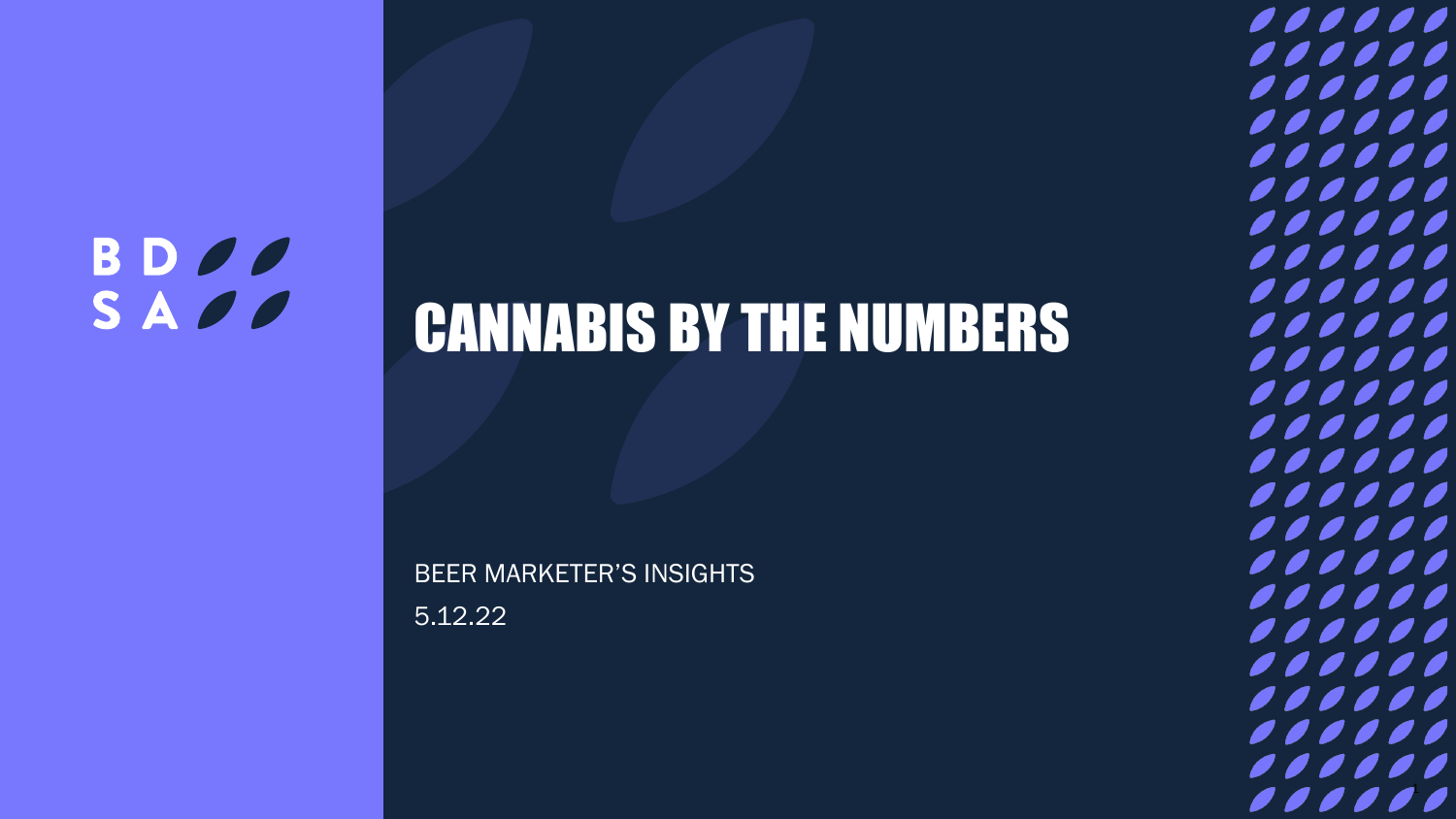#### BDSA PROVIDES A COMPLETE VIEW OF THE GLOBAL CANNABIS MARKET OF TODAY AND TOMORROW

#### RETAIL SALES TRACKING

Know exactly what is selling where, when, and at what price point



#### MARKET FORECASTS

Gain a comprehensive understanding of market size and future opportunity



#### CONSUMER INSIGHTS

Understand consumer (and non-consumer) segments, sizing, behavior, consumption patterns, purchase habits, and more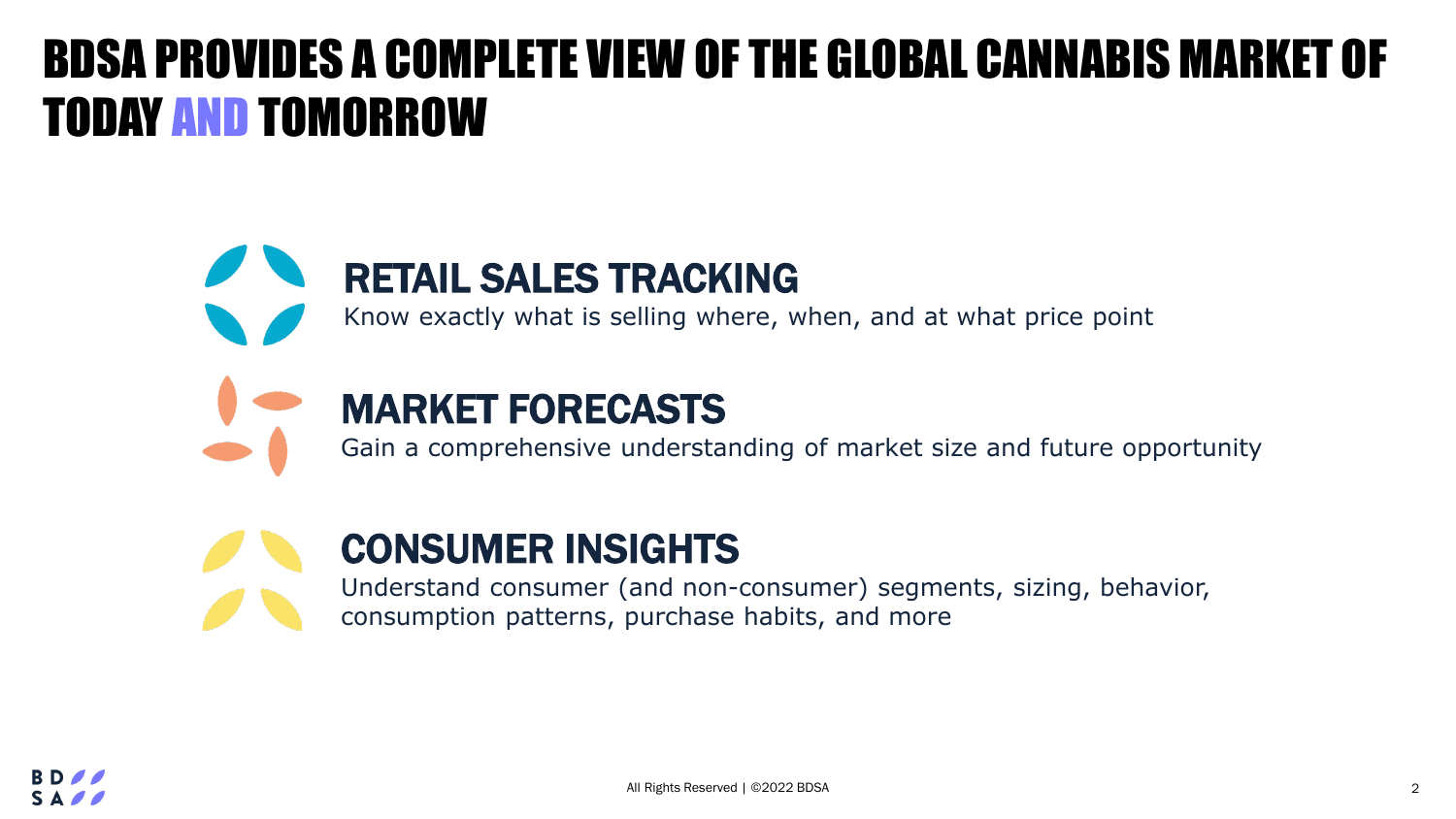### IN FULLY LEGAL STATES, ~75% OF ADULTS ARE "BOUGHT IN" TO CONSUMING



66% in CANADA

**…of adults 21+ in fully legal U.S. states consumed cannabis in the past 6 months or are open to consuming cannabis**



are Rejecters® (would not consider in the future)

Source: BDSA Consumer Research: Fall 2021 U.S. Adults 21+ in Legal Level 1 States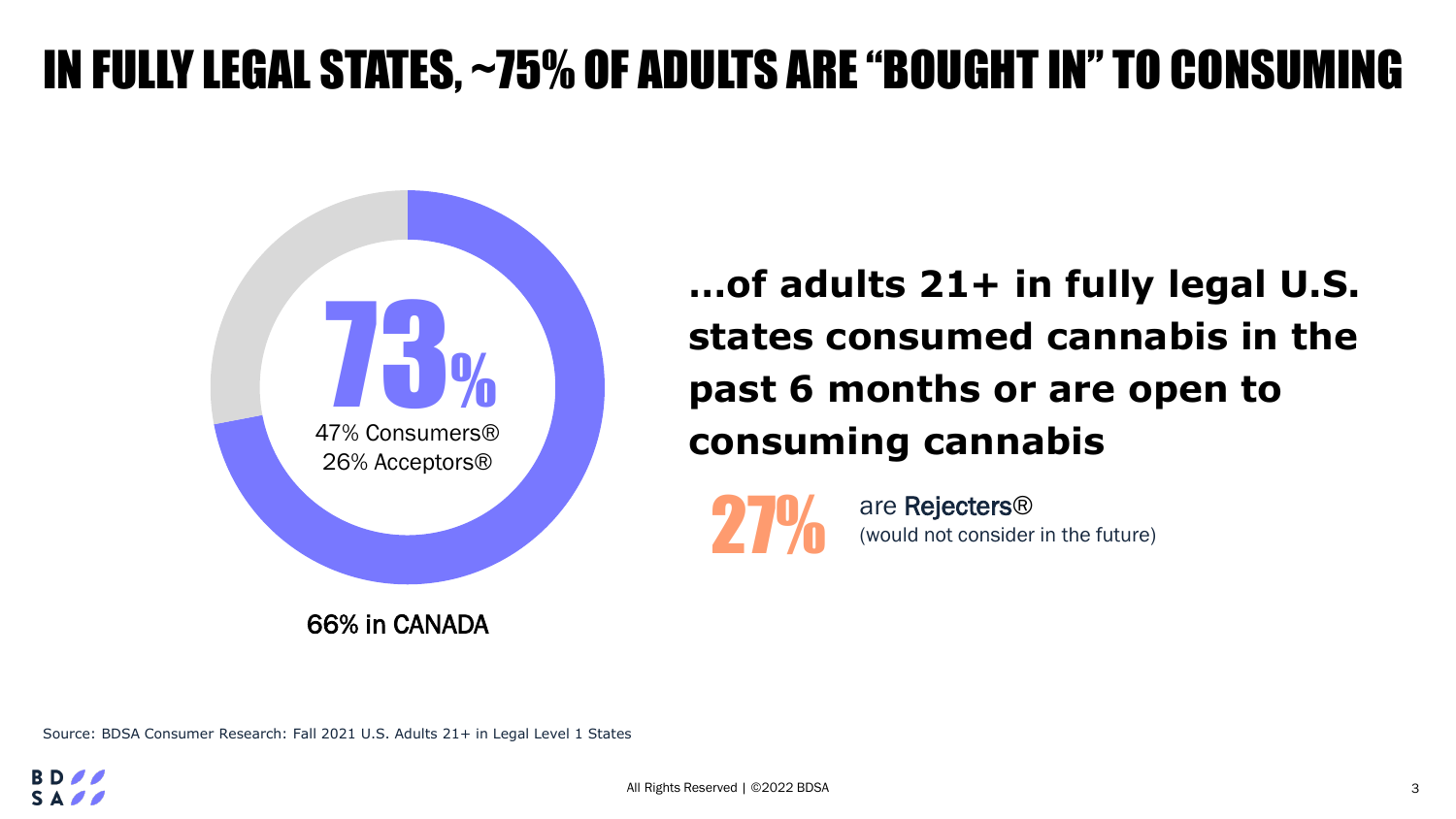#### THE CONSUMER POPULATION, EVEN IN MATURE MARKETS, GREW IN 2021

Percent of Adult Population who are Cannabis Consumers Consumers = Past 6 Months



2H 2020 2H 2021

#### IMPORTANT BDSA CONSUMER INSIGHTS TERMINOLOGY:

Consumer: Adult who has consumed cannabis in the past 6 months Level 1: Aggregate of fully legal adult-use states Level 2: Aggregate of medically legal states

Source: BDSA Trending Consumer Insights, 2H 2020-2H 2021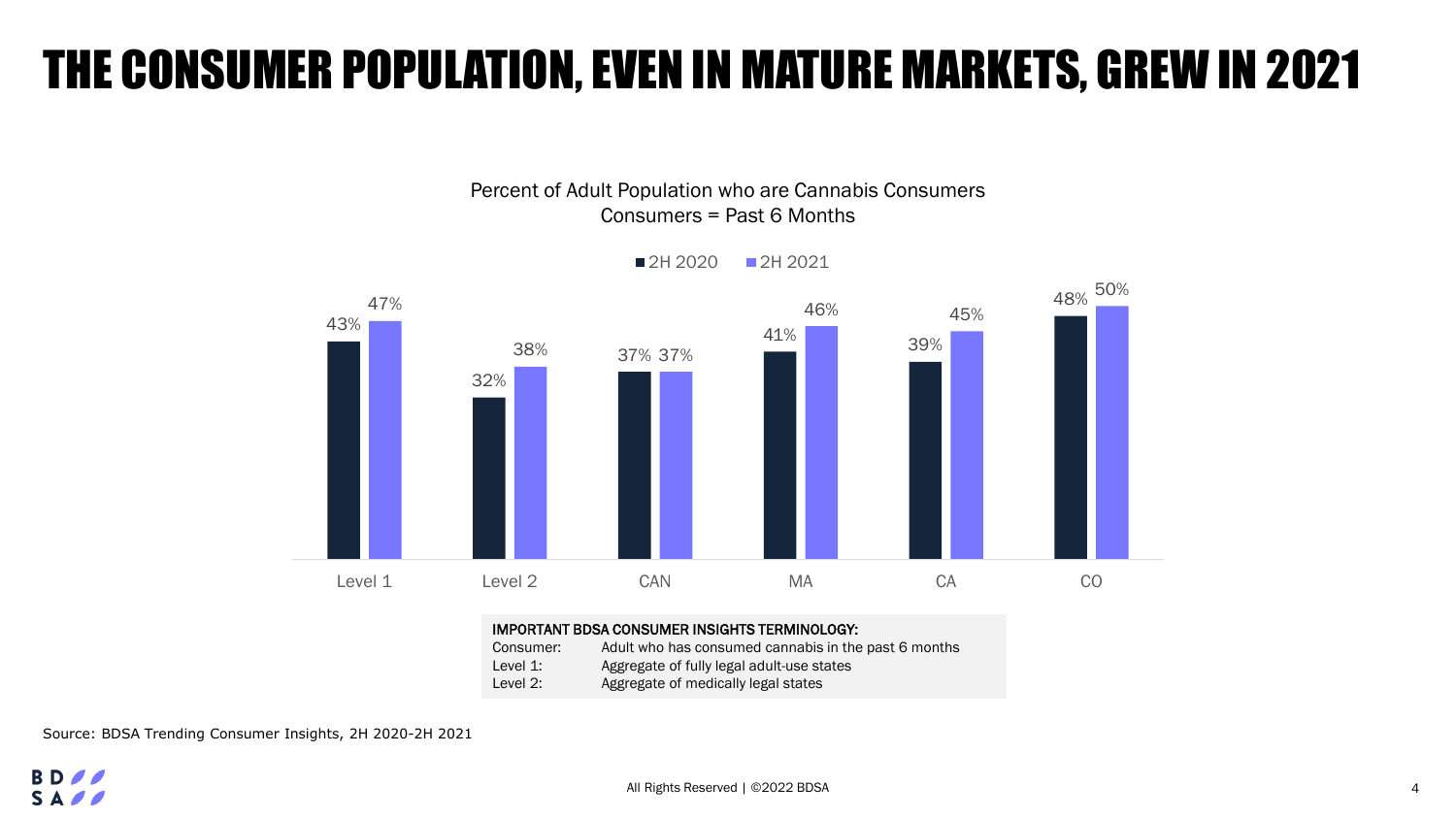# BDAN SAND

## **STATE OF THE INDUSTRY**

 $\sqrt{22222}$  $\bigcup_{i=1}^n \bigcup_{i=1}^n \bigcup_{i=1}^n \bigcup_{i=1}^n \bigcup_{i=1}^n \bigcup_{i=1}^n \bigcup_{i=1}^n \bigcup_{i=1}^n \bigcup_{i=1}^n \bigcup_{i=1}^n \bigcup_{i=1}^n \bigcup_{i=1}^n \bigcup_{i=1}^n \bigcup_{i=1}^n \bigcup_{i=1}^n \bigcup_{i=1}^n \bigcup_{i=1}^n \bigcup_{i=1}^n \bigcup_{i=1}^n \bigcup_{i=1}^n \bigcup_{i=1}^n \bigcup_{i=1}^n$  $111111$ 111111  $\bigvee\bigvee\bigvee\bigvee\bigvee$ 11111  $\bigvee\bigwedge\bigwedge\bigwedge\bigwedge\bigwedge\bigwedge$ 111111  $\bigvee\bigwedge\bigwedge\bigwedge\bigwedge\bigwedge\bigwedge$ 111111  $\bigvee\bigwedge\bigwedge\bigwedge\bigwedge\bigwedge$  $\sqrt{11111}$ 111111  $\sqrt{11111}$  $\bigvee\bigwedge\bigwedge\bigwedge\bigwedge\bigwedge$ 111111 111111 11111  $\bigvee\bigvee\bigvee\bigvee\bigvee$  $\sqrt{11111}$  $\bigvee\bigwedge\bigwedge\bigwedge\bigwedge\bigwedge$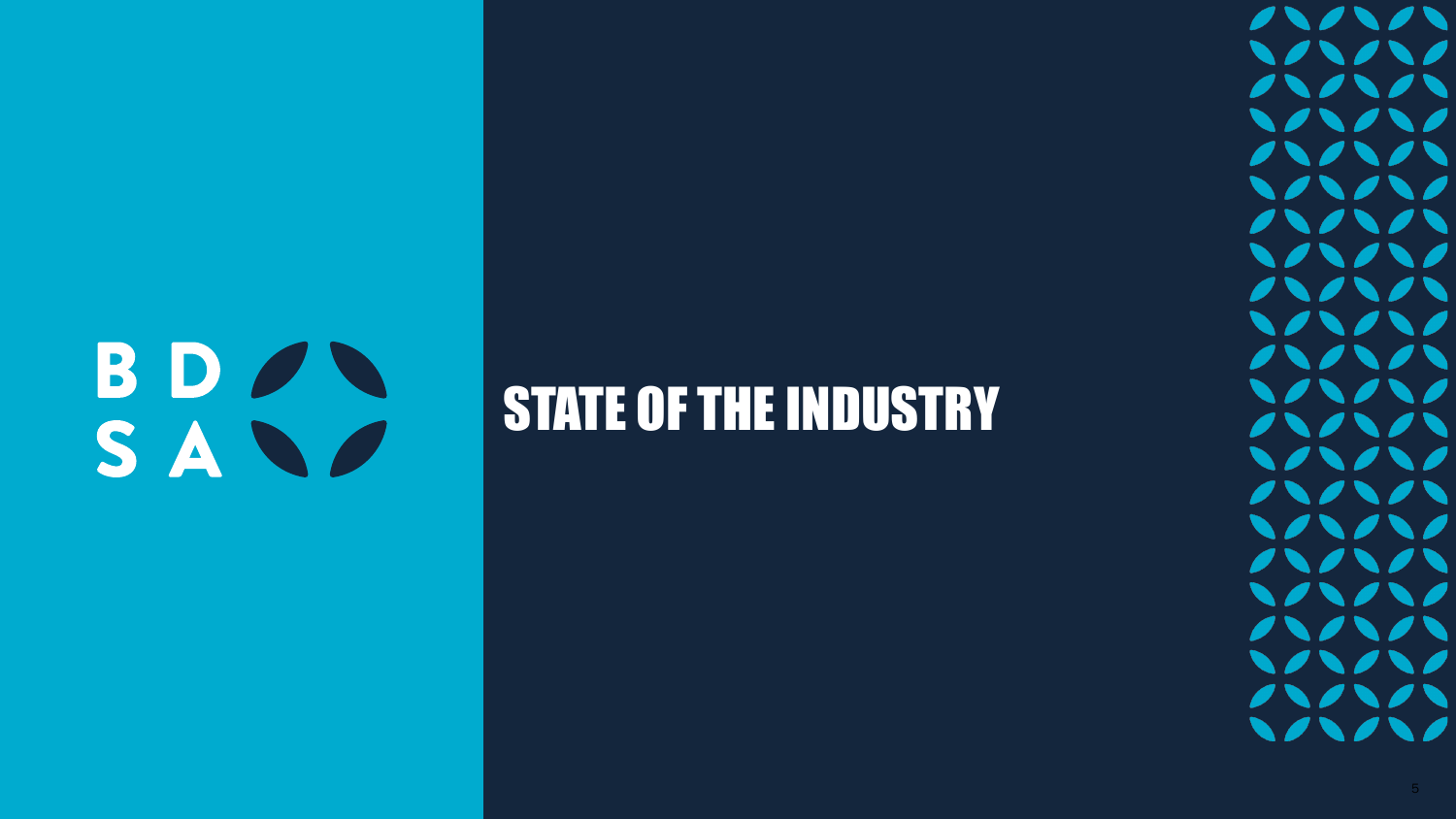#### REGULATIONS LOOSENING ACROSS THE US (SEGMENTS AS OF MAR 2022)

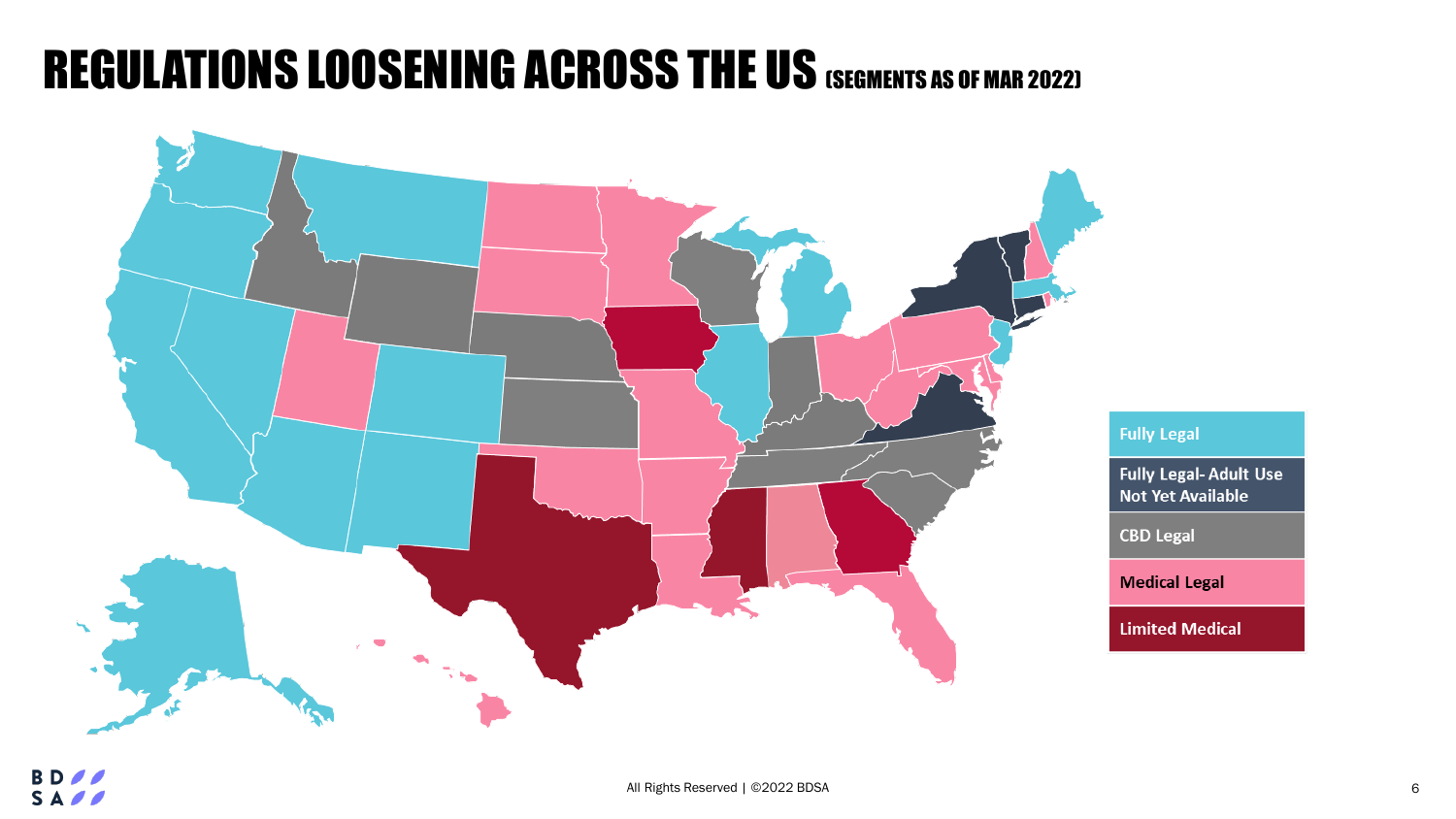### GLOBAL MARKET (\$61B) DRIVEN BY US; US DRIVEN BY ADULT-USE

BDSA US Legal Cannabis Forecast (USD, Billions)



**BD**  $S A \ell$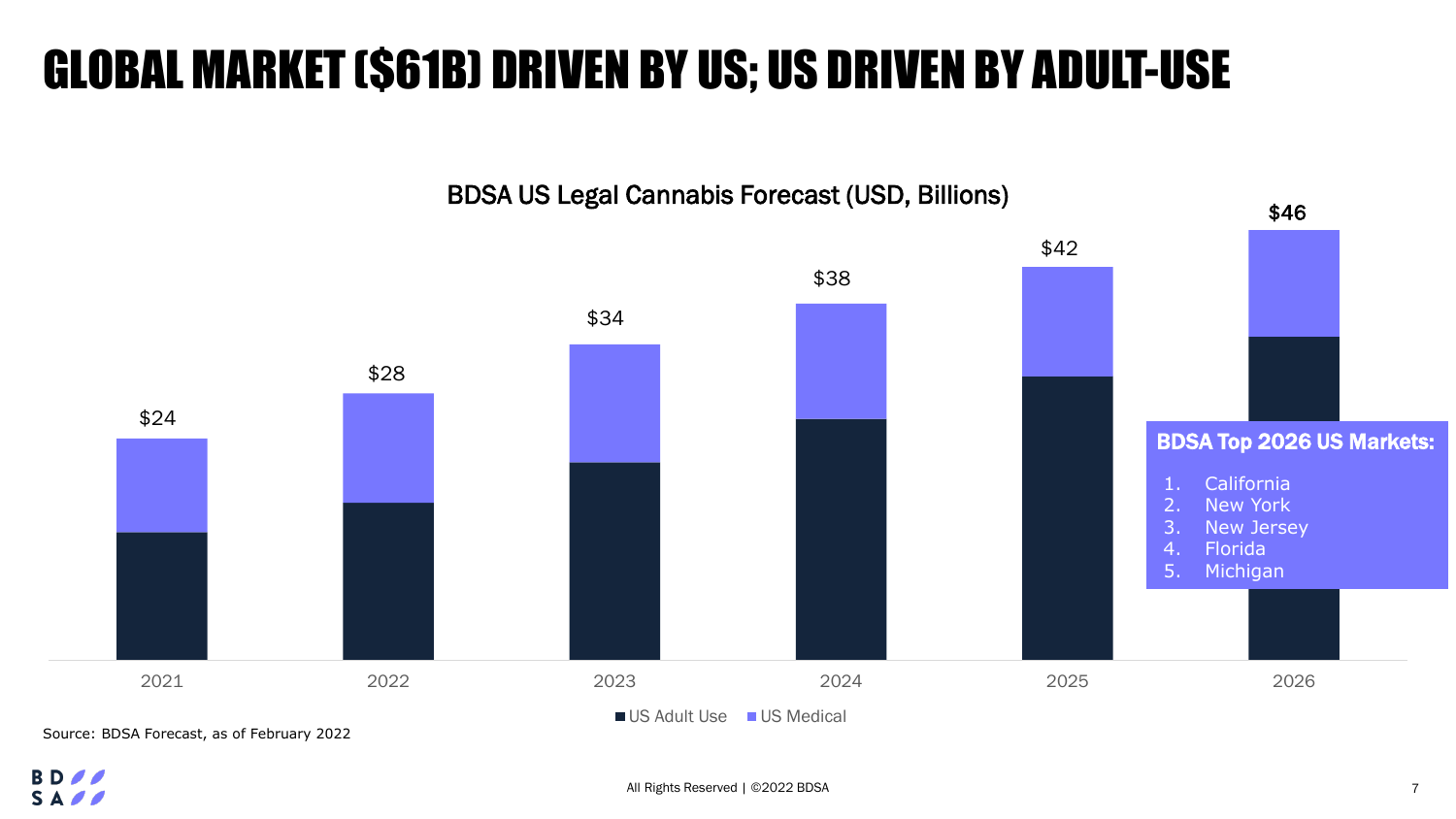#### 2021 SAW SUBSTANTIAL GROWTH

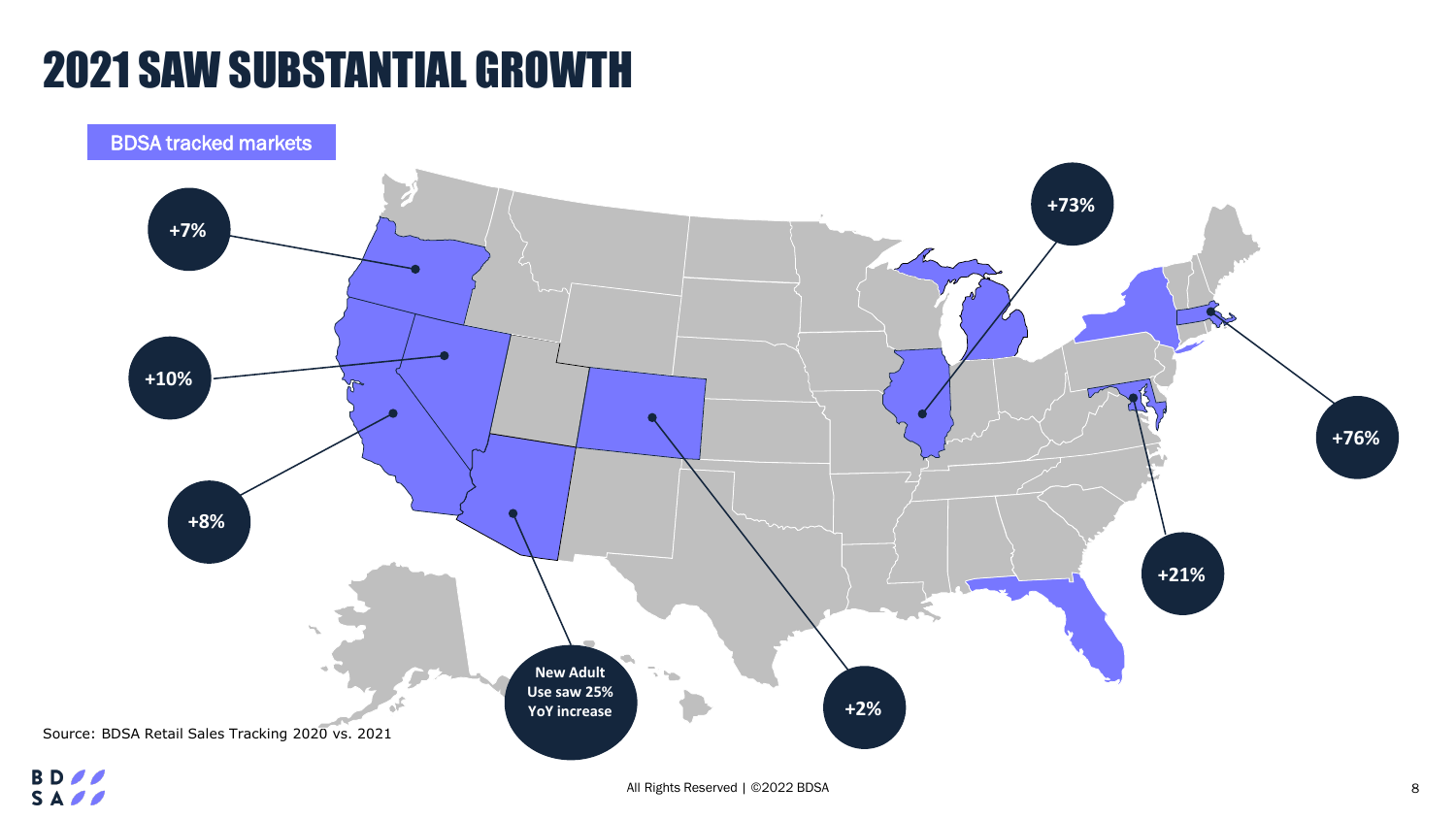### NEW STATES LEGALIZE; US MARKET GROWS

#### MEDICAL ADULT-USE

2021

West Virginia **Arizona, Marianas** 

2022

Georgia, Mississippi, South Dakota, US Virgin Islands

Connecticut, Guam, Montana, New Jersey, New Mexico, Rhode Island, Vermont

2023

Alabama, Kentucky, North Carolina, South Carolina, Wisconsin, Wyoming

Delaware, D.C., New York, North Dakota, Ohio

2024

Idaho, Indiana, Kansas, Nebraska, Tennessee

Florida, Maryland, Missouri, Pennsylvania, South Dakota, Virginia

Source: BDSA Forecast, as of February 2022 Note: Timeline refers to start of retail sales; as of BDSA market forecast released February 2022

**BD** SAPP

All Rights Reserved | ©2022 BDSA 9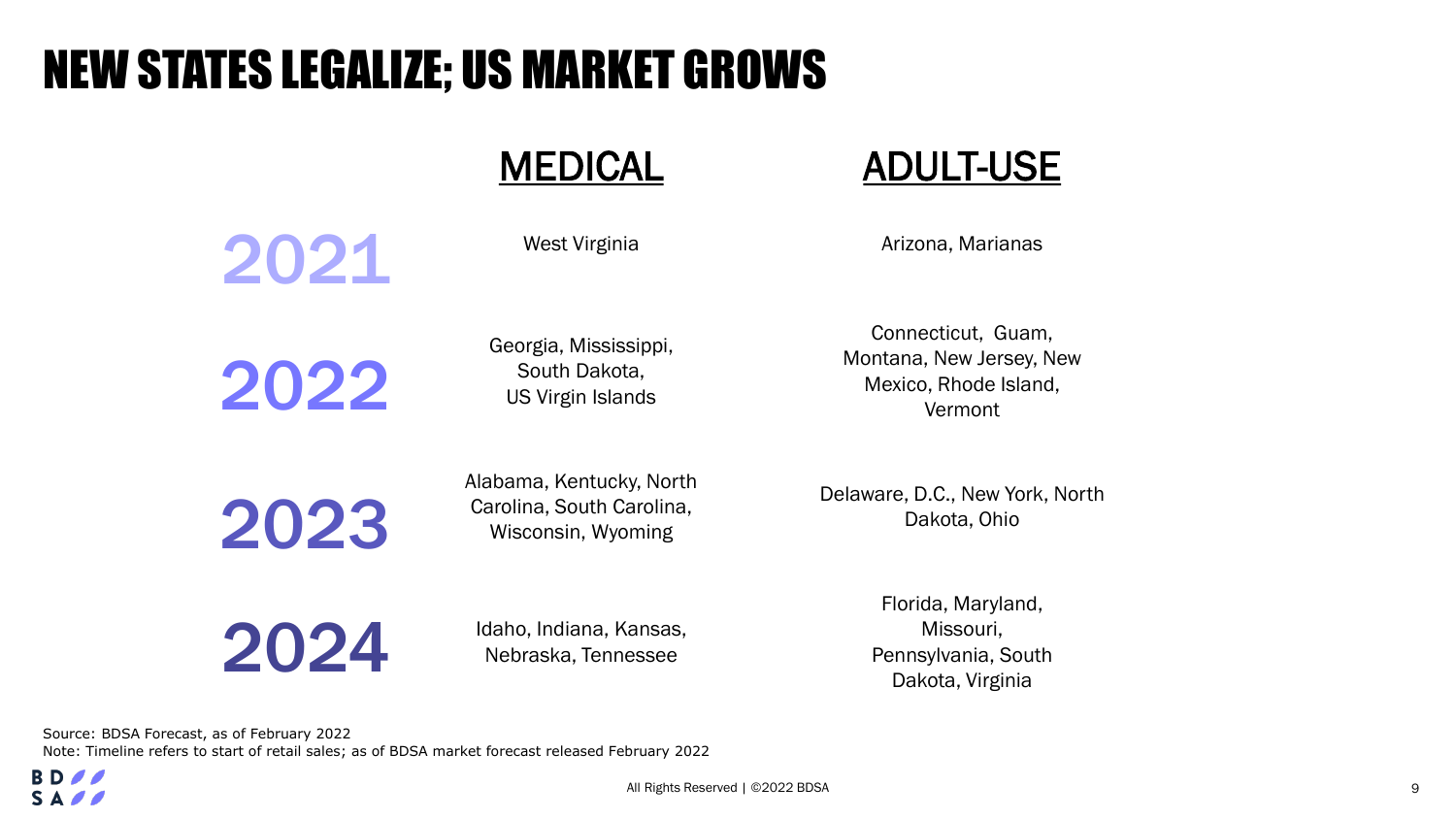### CALIFORNIA CONTINUES TO TOP THE US MARKET



Source: BDSA Forecast, as of February 2022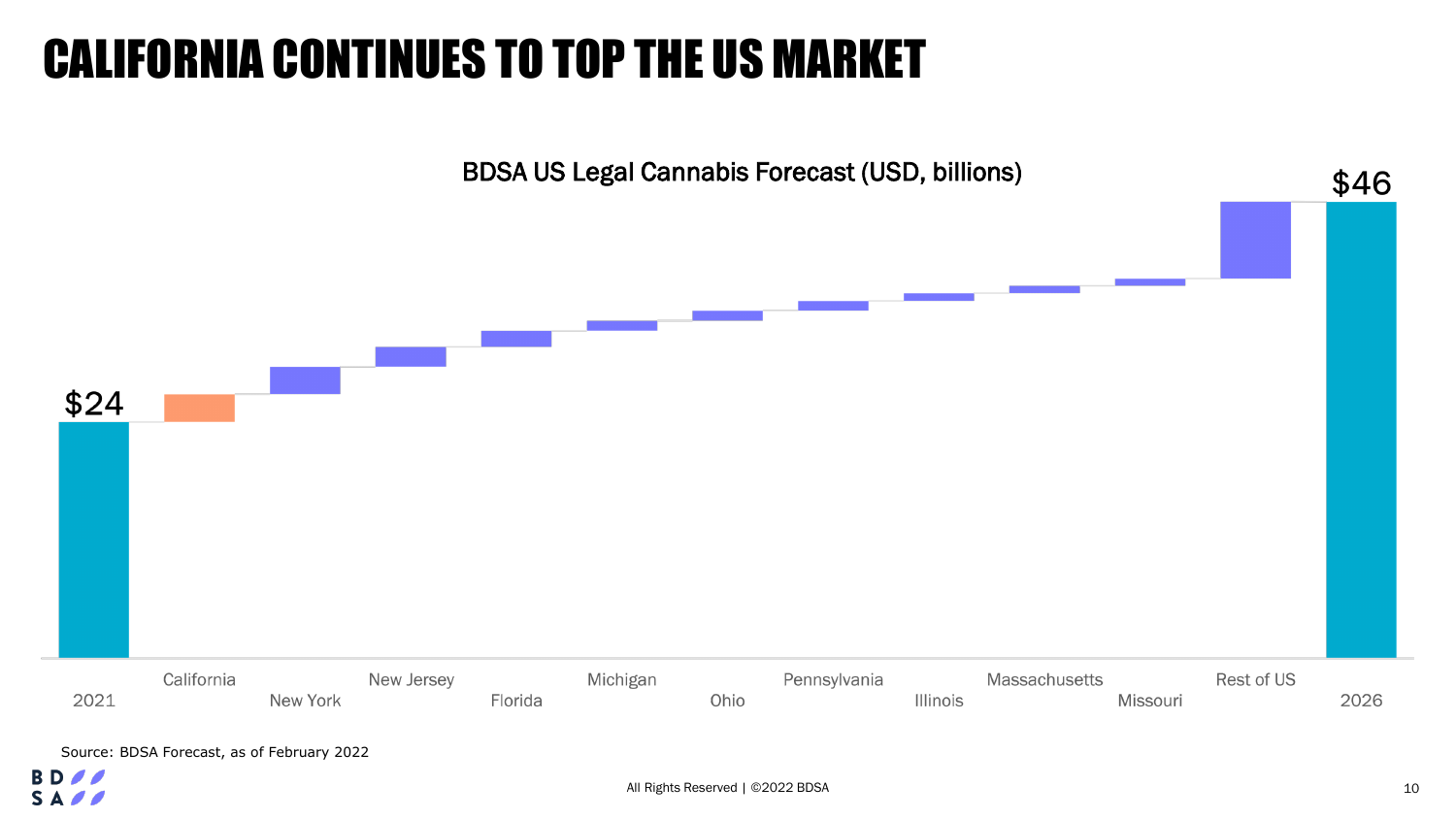#### Q1 2022 TOP SELLING (\$) BRANDS (AZ, CA, CO, IL, MA, MD, MI, MO, NV, OR, PA)

5WYLD 1RYTHM (Green Thumb) 2CRESCO CANNABIS (Cresco Labs) 3STIIIZY (Shryne Group) **4SELECT** (Curaleaf)

Source: BDSA RETAIL SALES TRACKING Q1 2022—AZ, CA, CO, IL, MA, MD, MI, MO, NV, OR, PA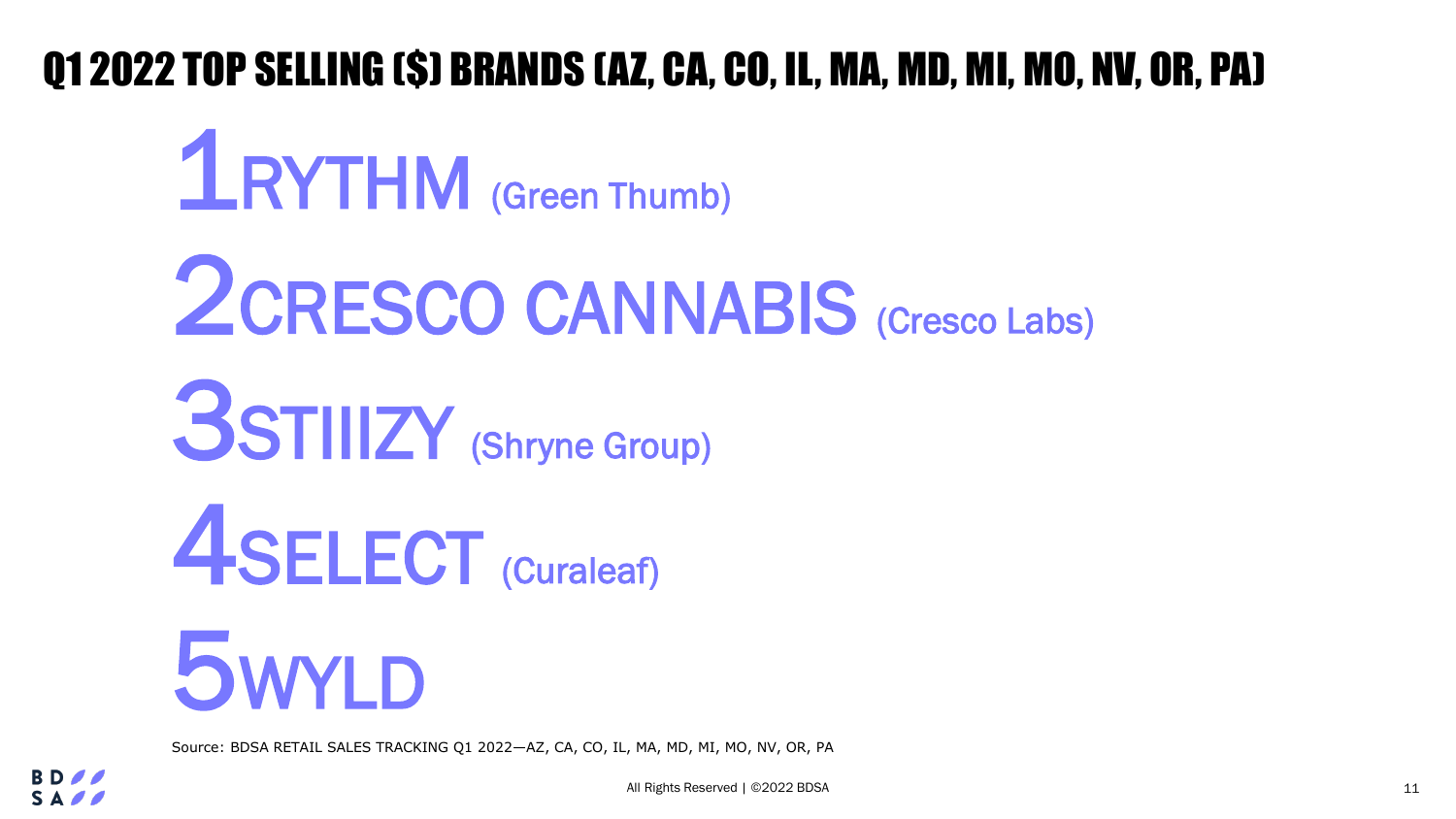# **BDAN** SAZ

## NOW FOR MORE FUN… BEVERAGES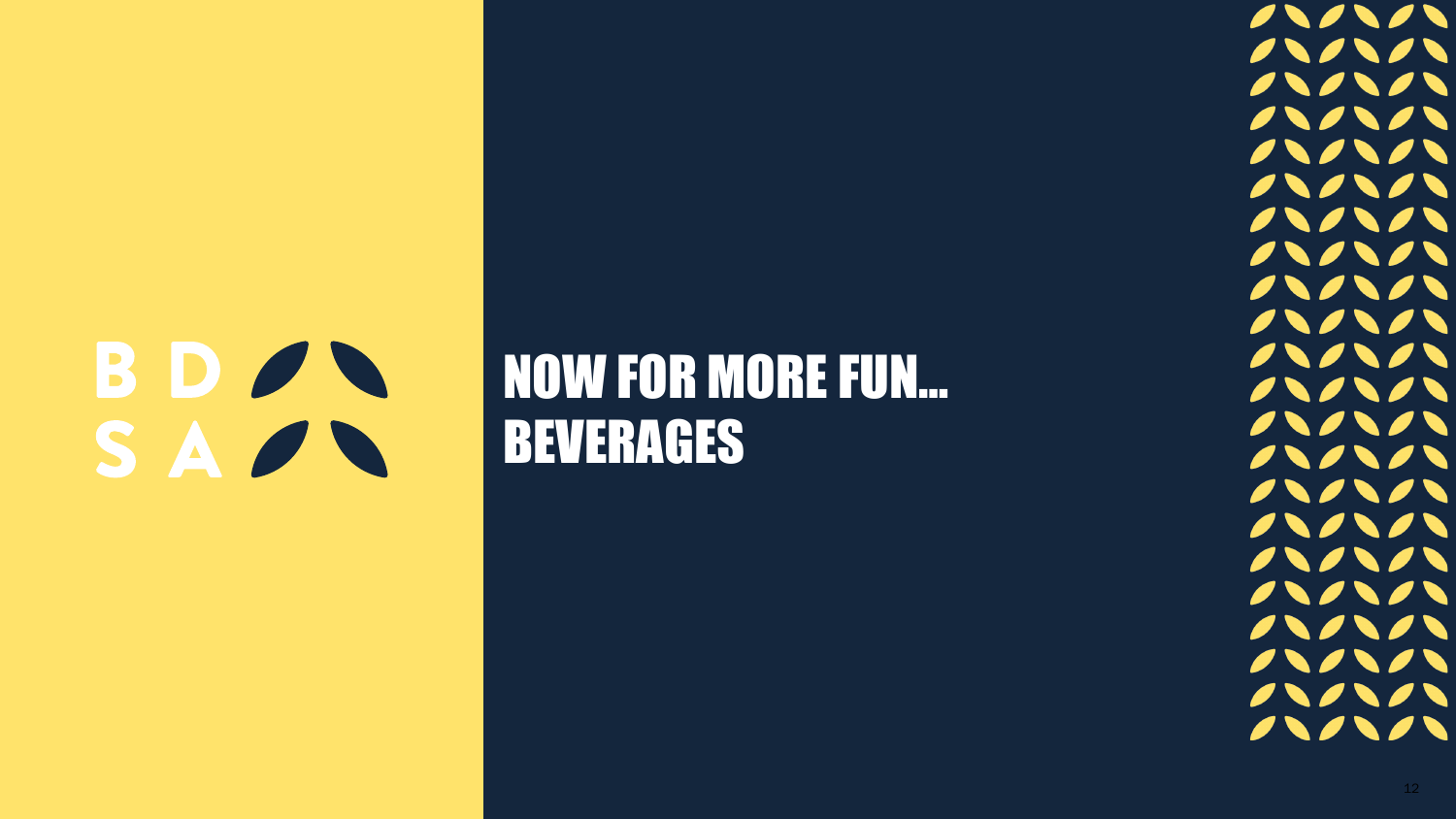#### CONSUMERS SEEK DIFFERENT BENEFITS BY FORM FACTOR



#### RELAX / BE MELLOW THE RELIEVE PAIN SLEEP BETTER

**#1 reported benefit of consumption for Inhalable consumers**



**#1 reported benefit of consumption for Topical consumers**



**#1 reported benefit of consumption for Edible consumers**

Source: BDSA Consumer Research: 2H 2021 U.S. Adults 21+ in Legal Level 1 States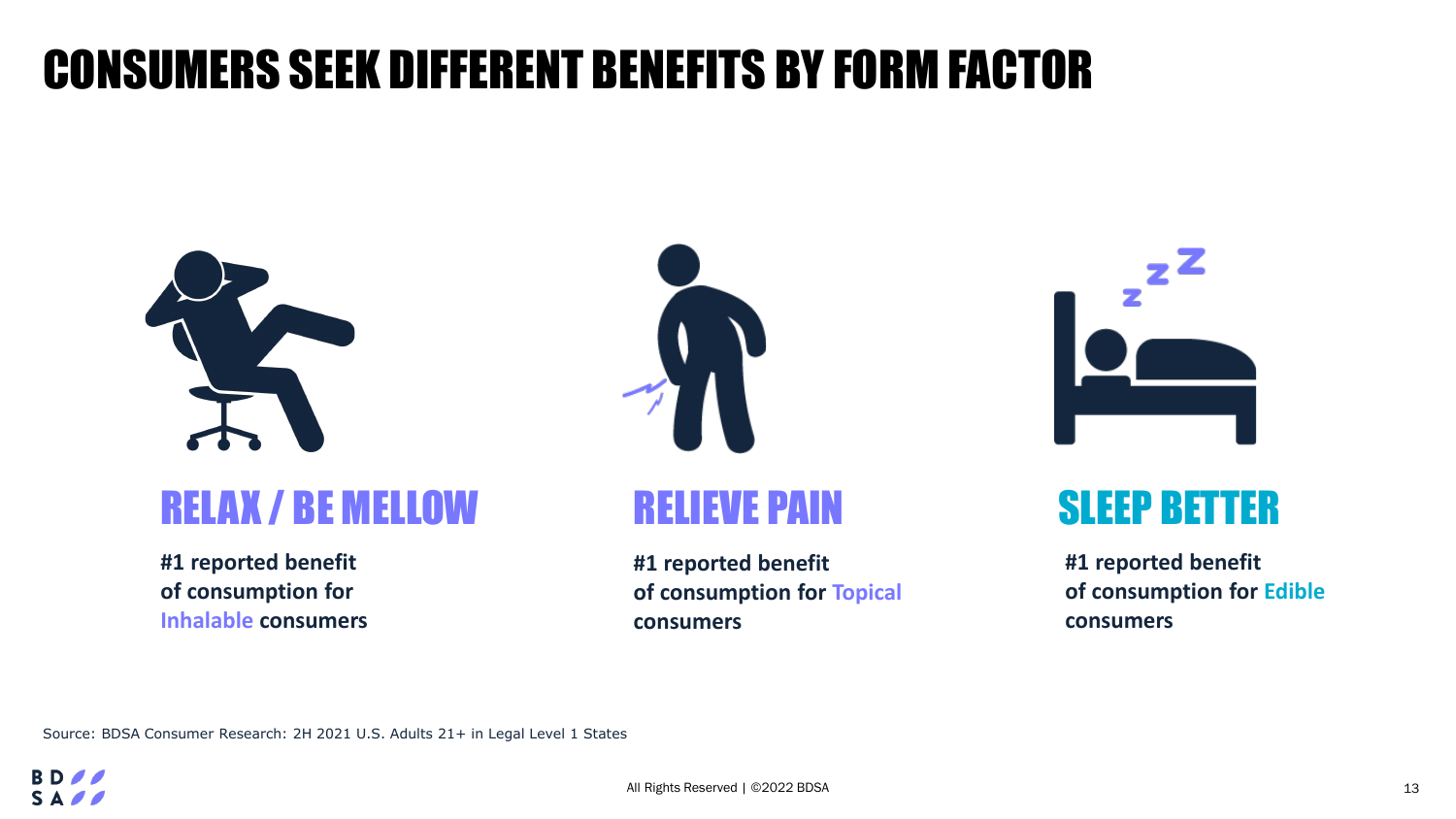### EDIBLES ARE ~15% OF US DOLLAR SALES AND GROWING





Source: BDSA Forecast, as of February 2022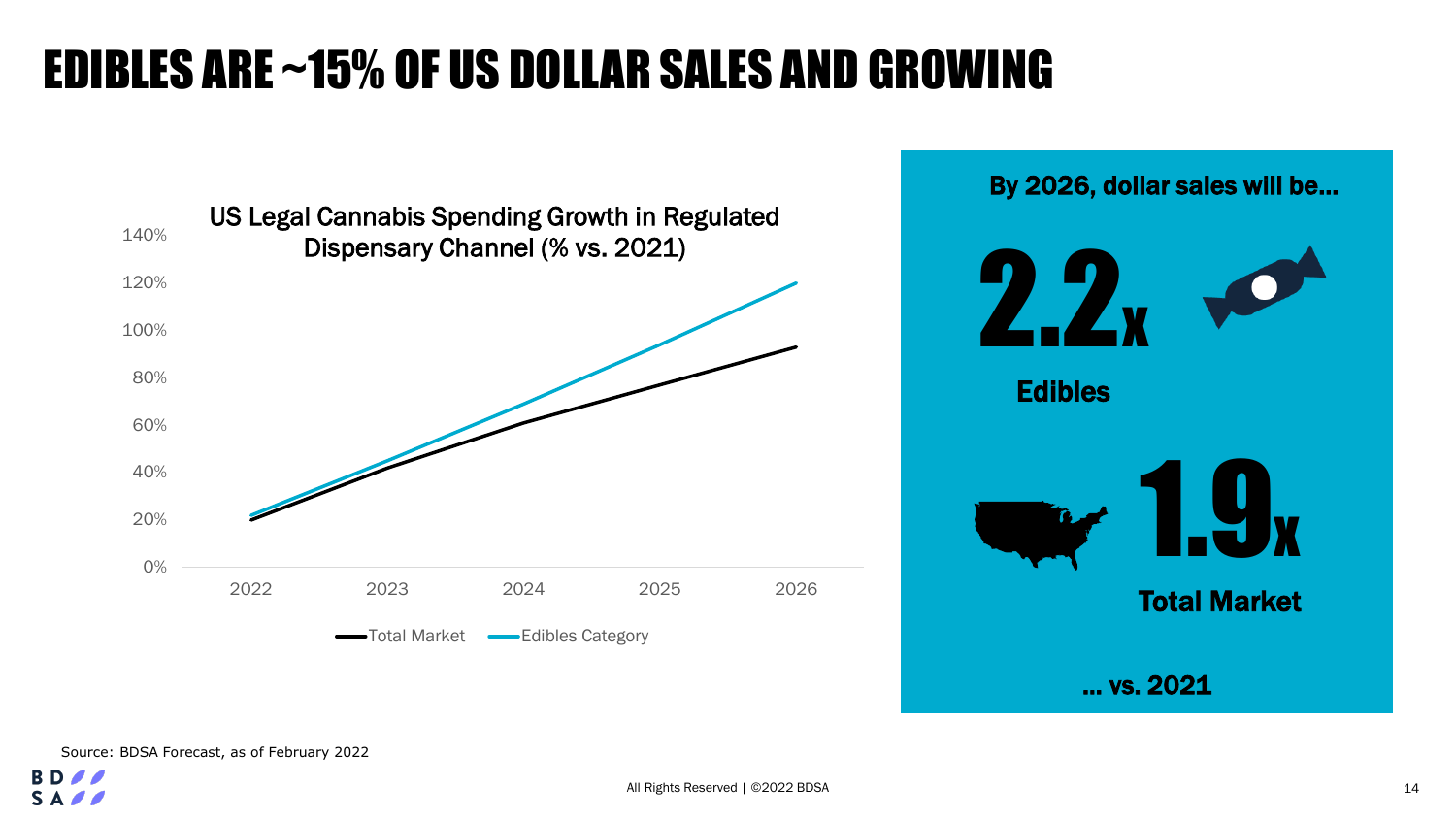### US EDIBLES DOMINATED BY CANDY, DRIVEN BY GUMMIES

Dollar Sales Spend Edibles Category





2021 Total Edibles \$ Growth vs. 2020

Source: BDSA Sales Tracking, Full year 2021 Dollar Sales: AZ, CA, CO, OR, NV, MD, MA, MI, MO, IL, FL, PA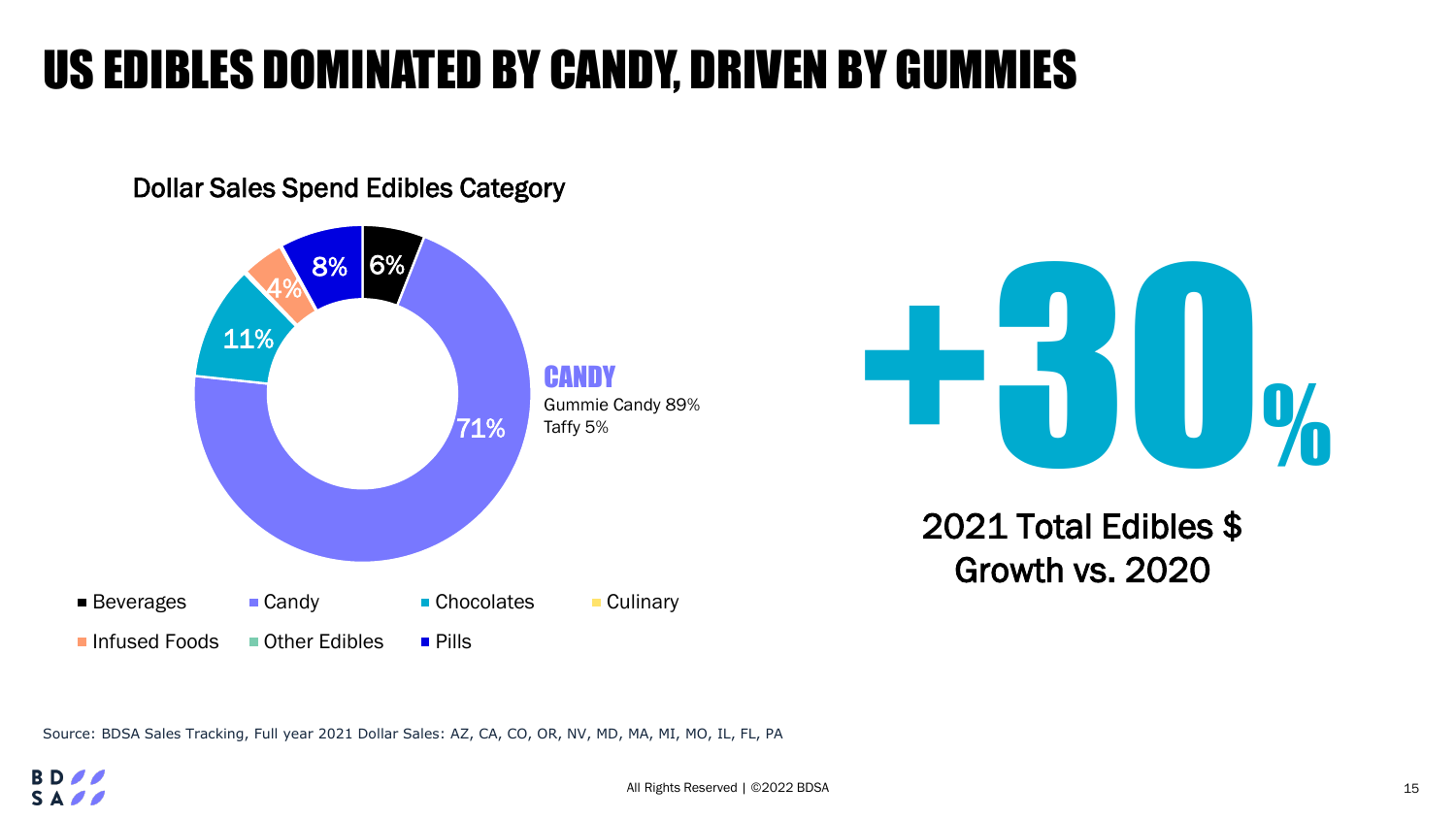#### Q1 2022 TOP SELLING (\$) EDIBLE BRANDS (AZ, CA, CO, IL, MA, MD, MI, MO, NV, OR, PA)

51906 1WYLD 2KIVA **3WANA** 4INCREDIBLES (Green Thumb)

Source: BDSA RETAIL SALES TRACKING Q1 2022—AZ, CA, CO, IL, MA, MD, MI, MO, NV, OR, PA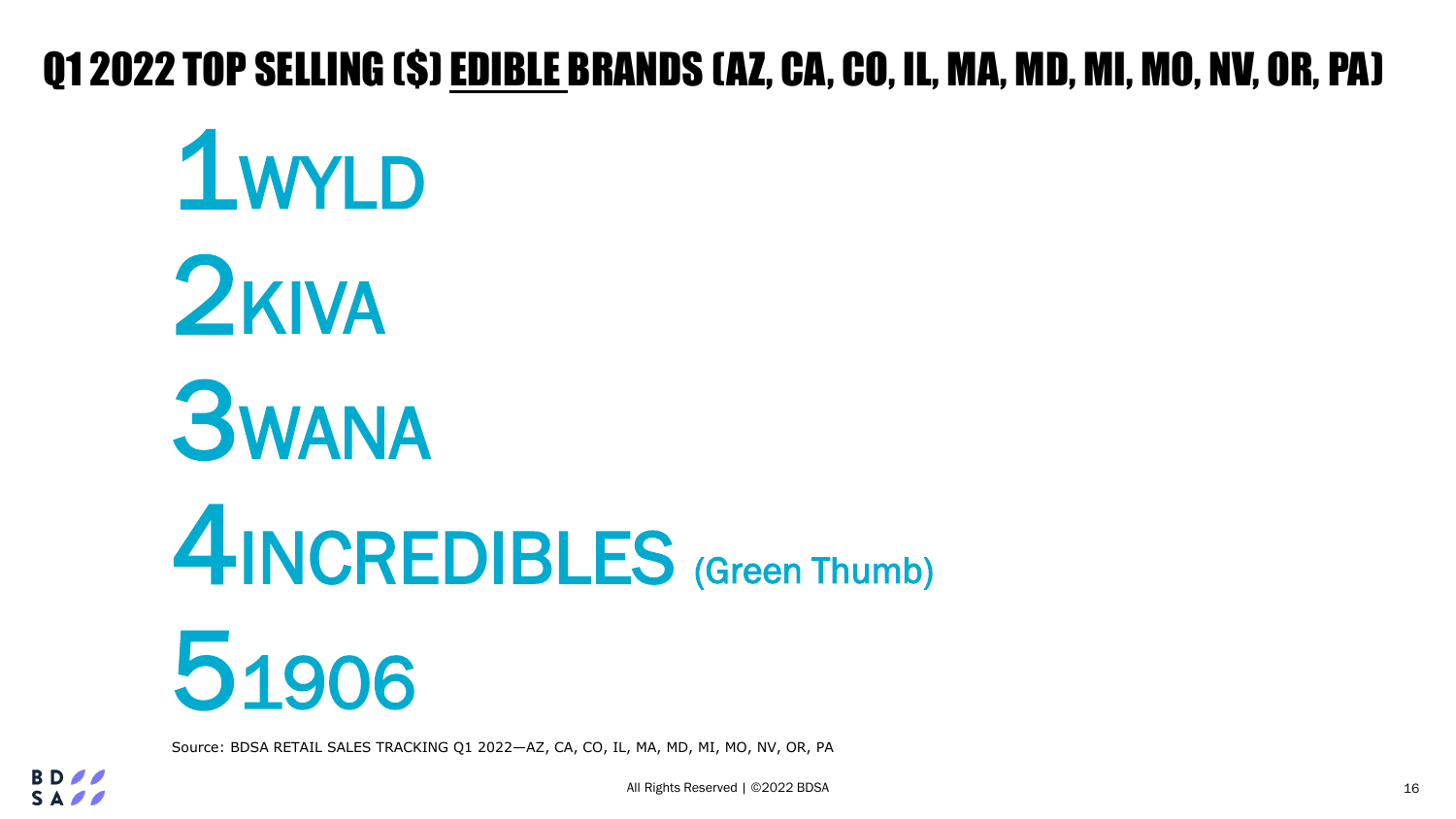# OF CANNABIS CONSUMERS…





Source: BDSA Trending Consumer Insights, 2H 2021 in Fully Legal states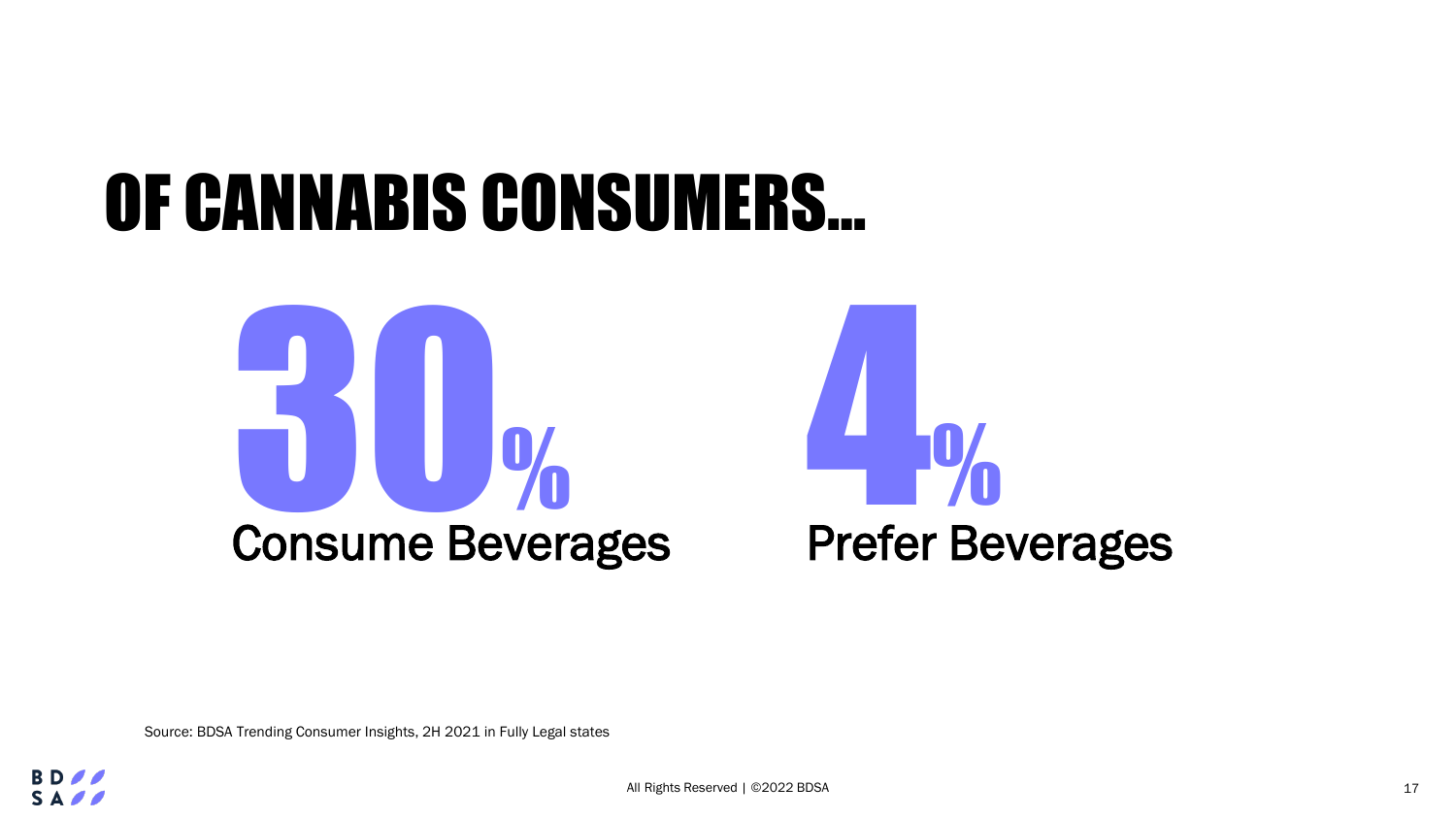#### TOP 3 REASONS CONSUMERS CONSUME EDIBLES (AND BEVERAGES)



50% to Sleep Better **45% to Relax** 45% to Relax 41% to Relieve Pain

Source: BDSA Trending Consumer Insights, 2H 2021 in Fully Legal states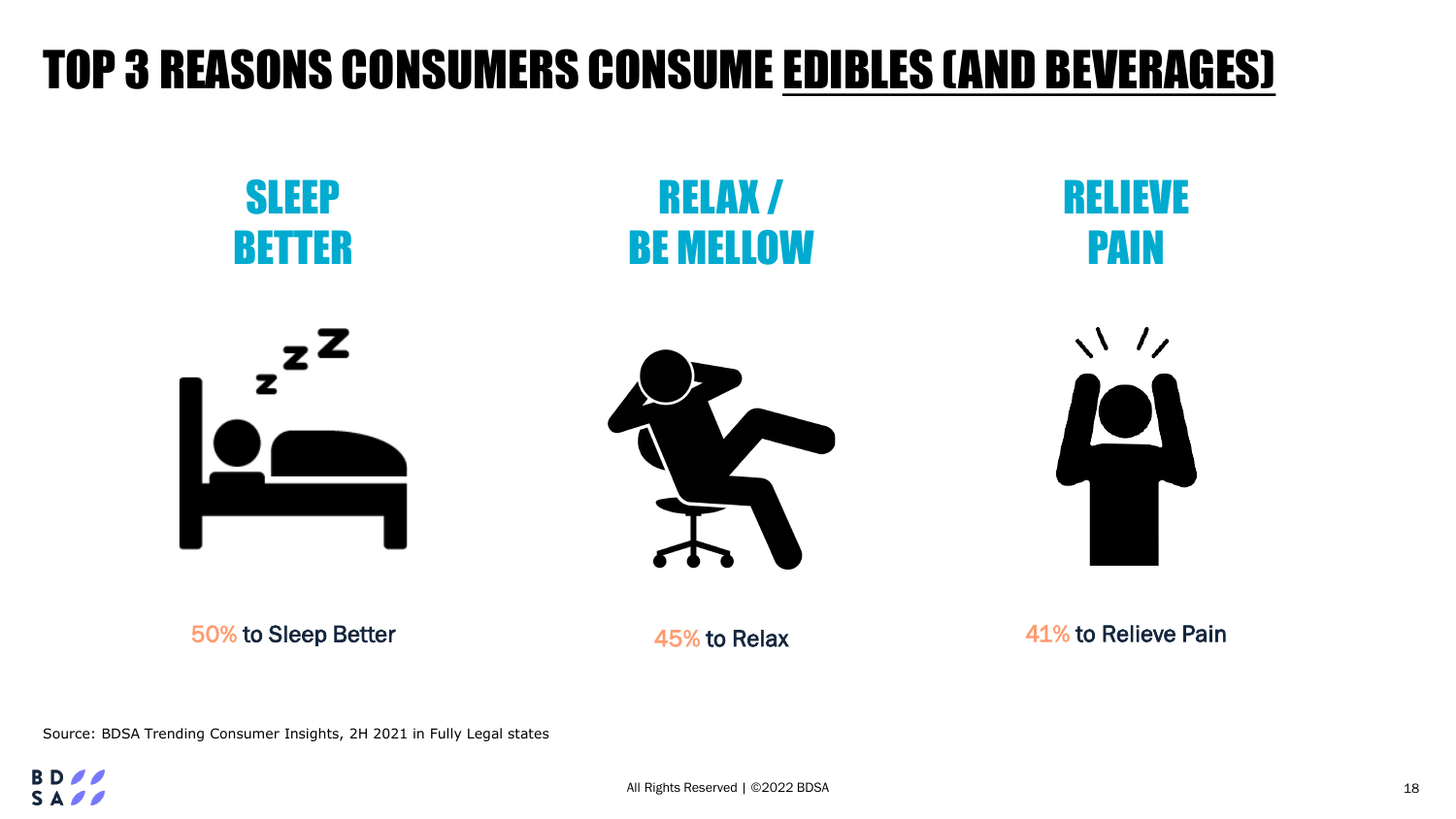#### WHAT DRIVES EDIBLES (AND BEVERAGES) PURCHASING DECISIONS?



Taste or Flavor Is a Brand I've Used Before

Low Price

Source: BDSA Trending Consumer Insights, 2H 2021 in Fully Legal states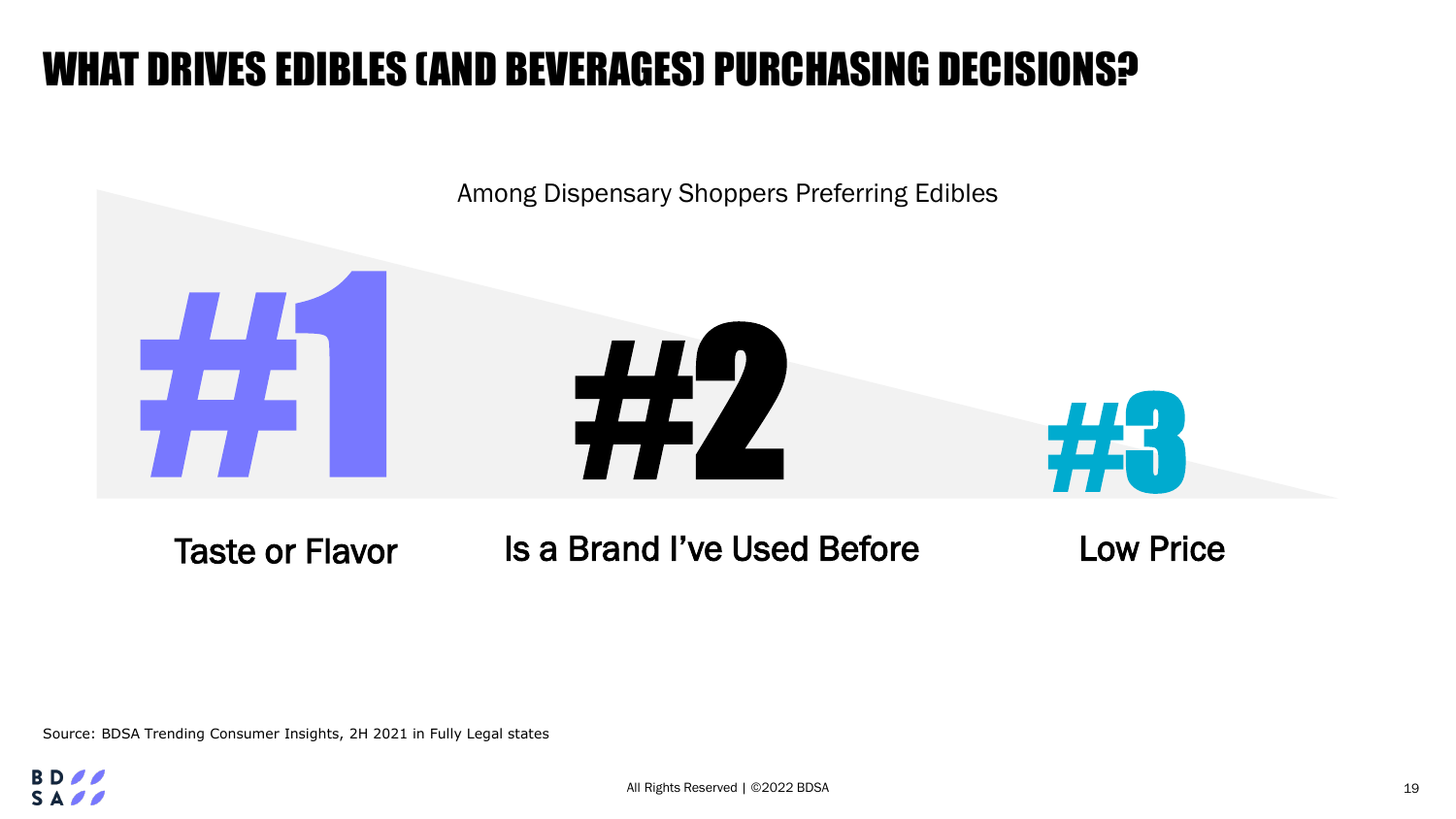### US BEVERAGES SMALL (5% \$) BUT GROWING

US Beverage Sales (Dollars)



Source: BDSA Sales Tracking, Full year 2021 Dollar Beverage Sales: AZ, CA, CO, OR, NV, MD, MA, Mi, MO, IL, FL, PA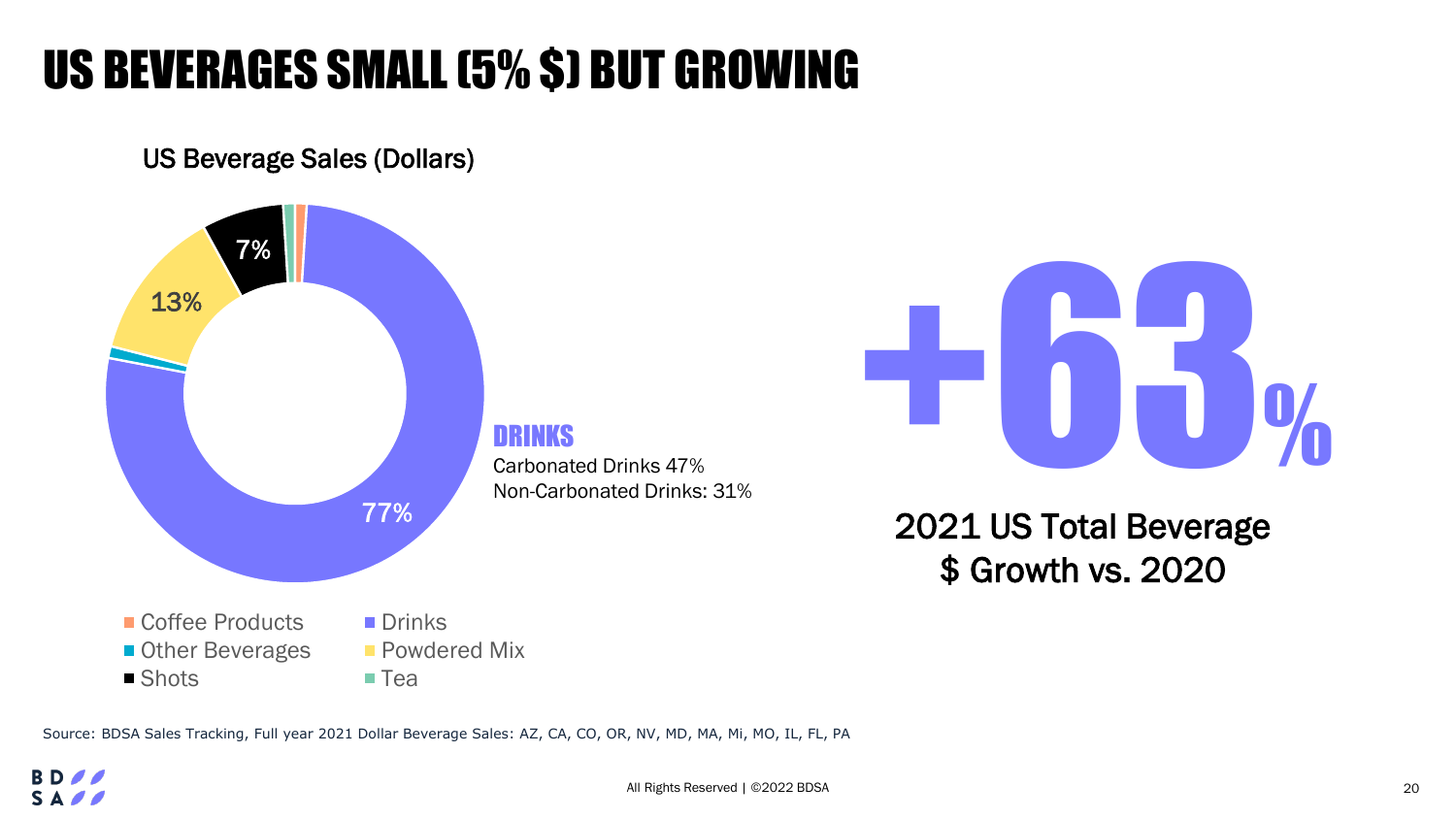#### Q1 2022 TOP SELLING (\$) BEVERAGE BRANDS (AZ, CA, CO, IL, MA, MD, MI, MO, NV, OR, PA)



Source: BDSA RETAIL SALES TRACKING Q1 2022—AZ, CA, CO, IL, MA, MD, MI, MO, NV, OR, PA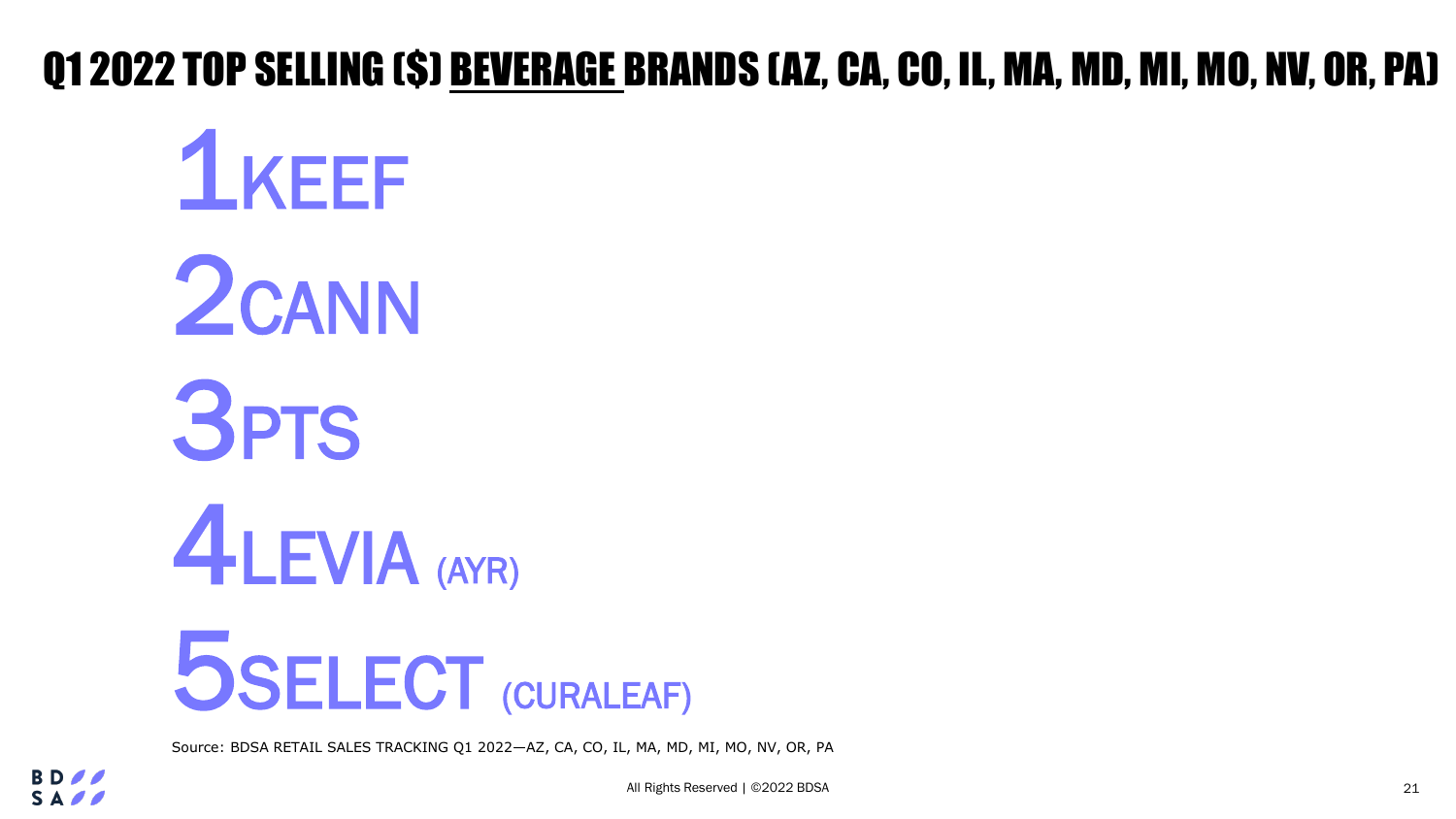#### WHAT'S WINNING

1. Single-Serve dominates, but Multi-Serve options also rank among top products

#### 2. Potency Depends on Positioning

- Beverages continue to serve a broad range of experiences and need states, for which different cannabinoid combinations and concentrations are needed.

#### 3. The most popular use cases for Beverages tend to be around general well-being and unwinding

- Overwhelmingly, the claimed need states are either centered around mood (relaxing, having fun, feeling peaceful/happy), or improving overall well-being (relieve or manage pain, anxiety, stress, better sleep, etc).

#### 4. Top Brands command the highest-performing products nationally

- Despite the entry and rapid growth of new brands and introduction of 60 new products vs. last year, the only new entrants whose products are among the Top 20 nationally belong to the Top 10 Brands

#### 5. New product forms becoming more prominent among top performing products

- The top product across BDSA Tracked Markets is a Powdered Mix despite Carbonated/Noncarbonated Drinks being the dominant subcategory, potentially paving the way for more adoption and growth of alternate beverage and additive types to flourish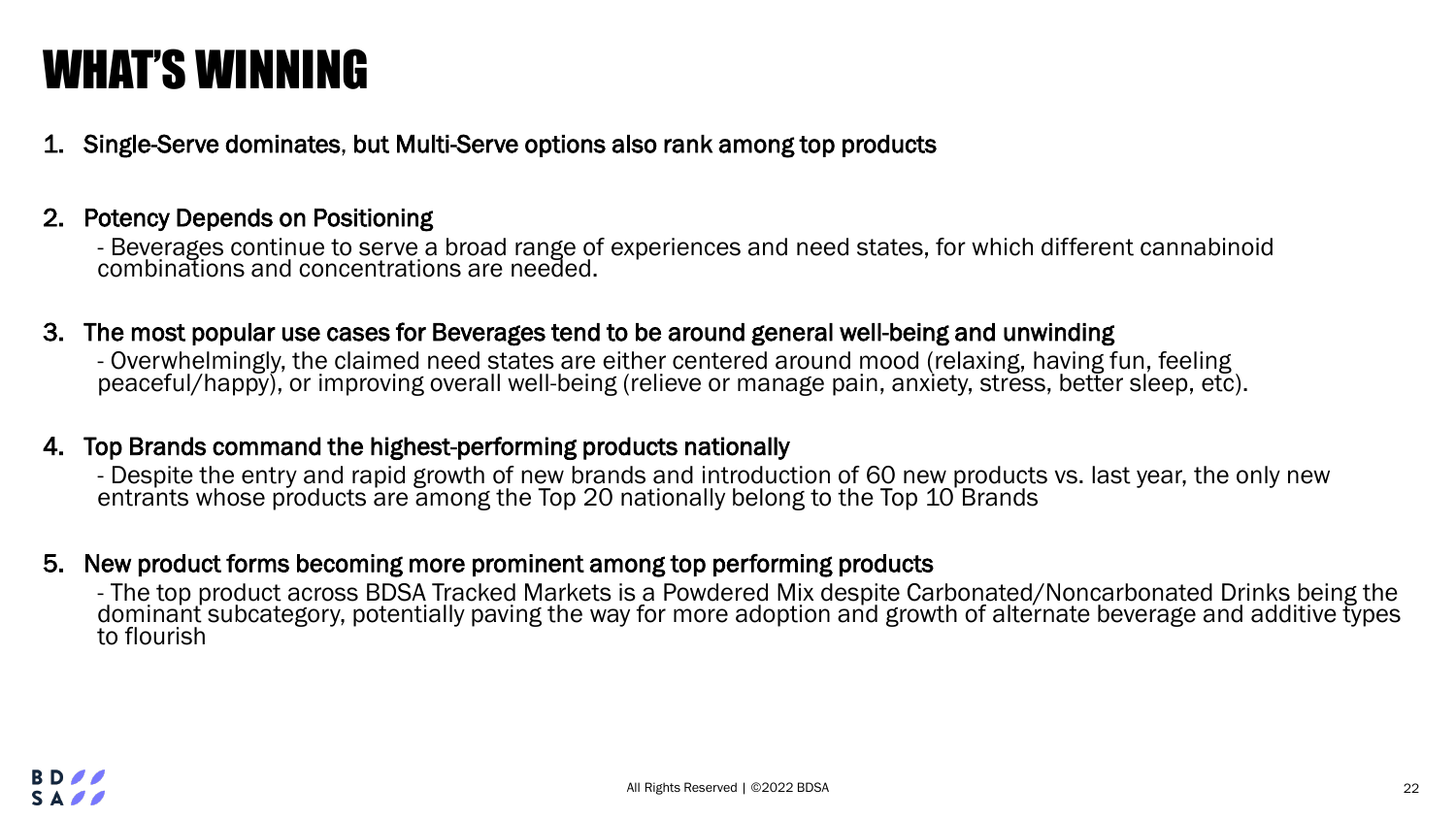### CANNABIS BEVERAGES CONSIDERATIONS

- The Beverages Category is expected to remain a small part of Cannabis overall, and this growth curve has only flattened since the last BDSA Forecast update with an observed slowdown of the total market in Q3 and Q4 2021
- Most Beverages remain in the Drinks subcategory (78%, no change since last update)
- CA, IL, MA, and MO are the top markets in terms of growth and new sales, with FL and MI also having launched Beverage sales in 2021
- Top Brands dominate the market nationally, with all top products across BDSA Tracked Markets coming from the Top 10 Brands
- Beverage adoption among consumers has slowed, with no growth in penetration since the last update. Consumption and spend rates have also lowered, but these observations are in line with the softening of the Cannabis market overall along with the global/US economy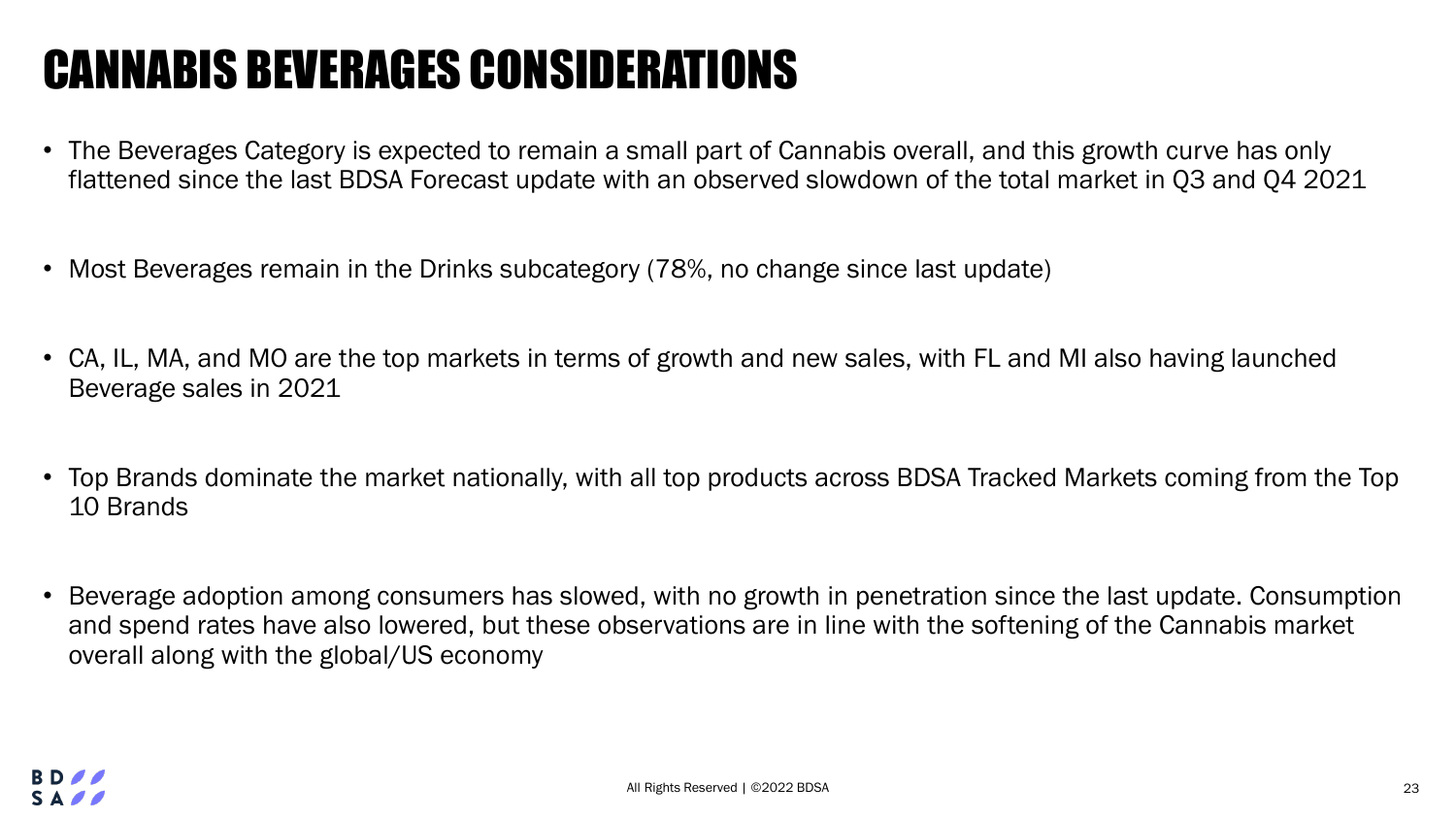# BDNS SAZ

## WHAT IS STILL TO COME IN 2022?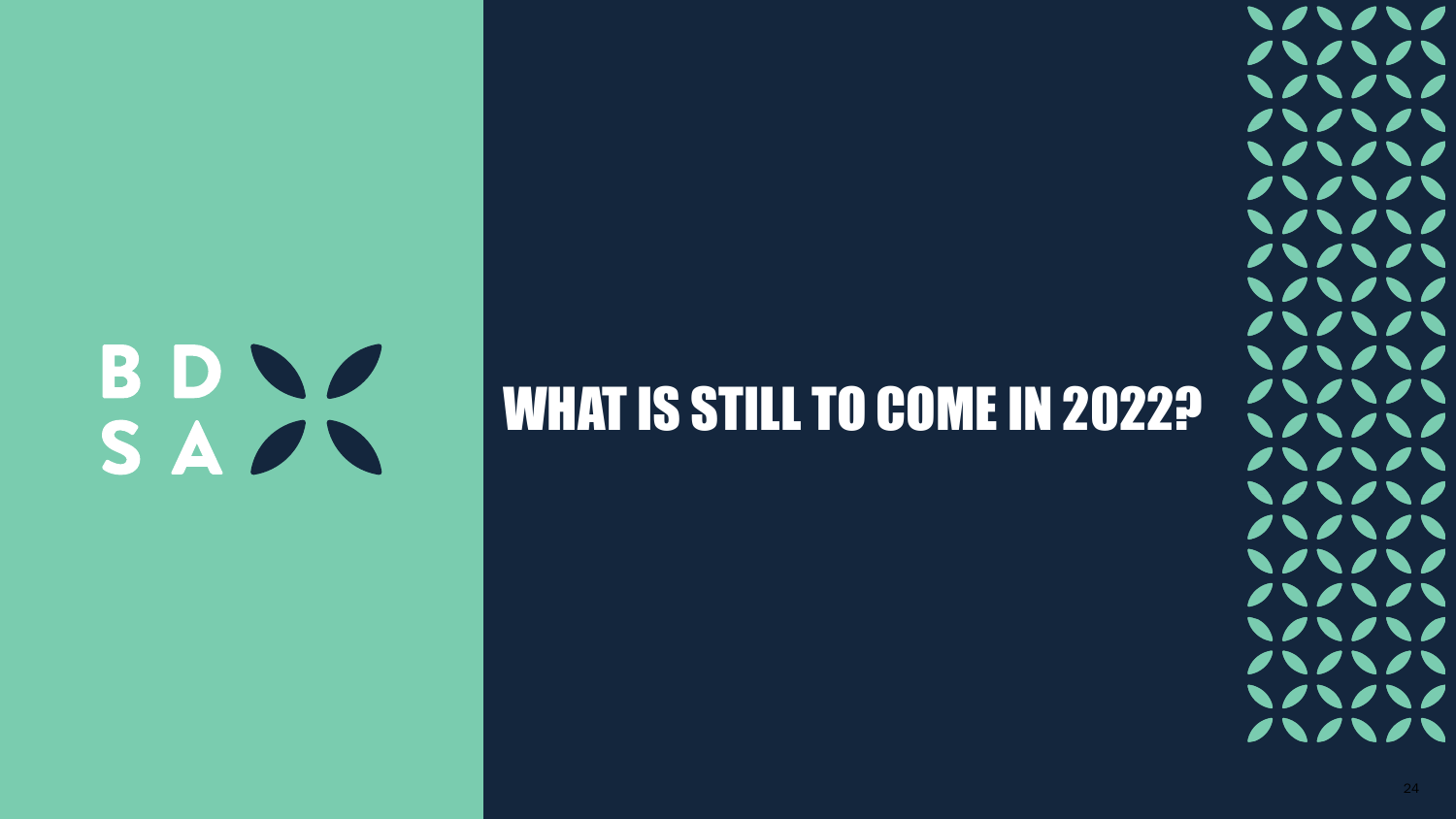## DO THE RULES OF CPG APPLY TO CANNABIS….YES *&* NO

#### PRICE MATTERS

"PRICE" is consistently a top-3 claimed driver of product

choice with  $\sim$ 30% saying that price influences their purchase decision. It falls just behind taste/flavor and high THC content.

Price alone does not indicate quality or premium. BUT there are drivers and product attributes that cannabis consumers WILL pay more for.

#### BUT NOT NATIONAL

There are no national standards- the exact same product (same size, variety, THC content, etc.) can have dramatically different pricing by state/province

#### BRANDS MATTER…ISH

Brand alone doesn't seem to matter at the surface, BUT a good experience, trusted recommendation, and brand familiarity does. These benefits tie back to brand.

Brand dominance does not yet exist and brand rankings shift constantly.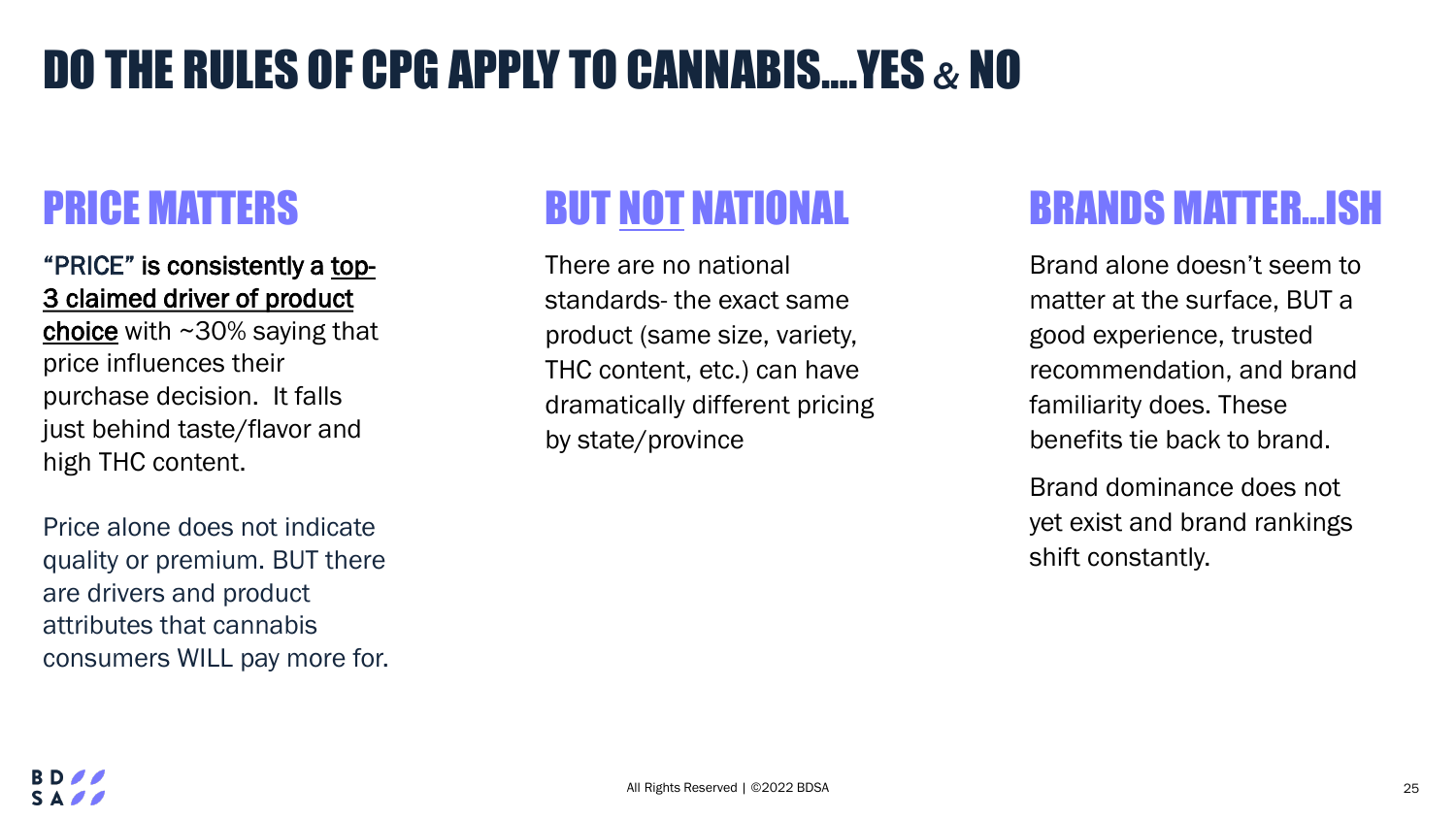## BDSA FULL YEAR 2022 PREDICTIONS

- 1. Classification (indica, sativa, hybrid) will fade away as a designation of the consumer experience – cannabinoid content and terpene driven benefits are the way of the future
- 2. Brand recognition will grow, and dare we say, **brand loyalty** will emerge
- 3. More blatant quality cues will drive greater pricing differentiation
- 4. The race for global cannabis dominance is well on its way but traditional CPG will not lead the way
- 5. The FDA will continue to limit the potential of the mainstream CBD market (indefinitely?)
- 6. Vape will continue to survive (and thrive) despite reputational hits